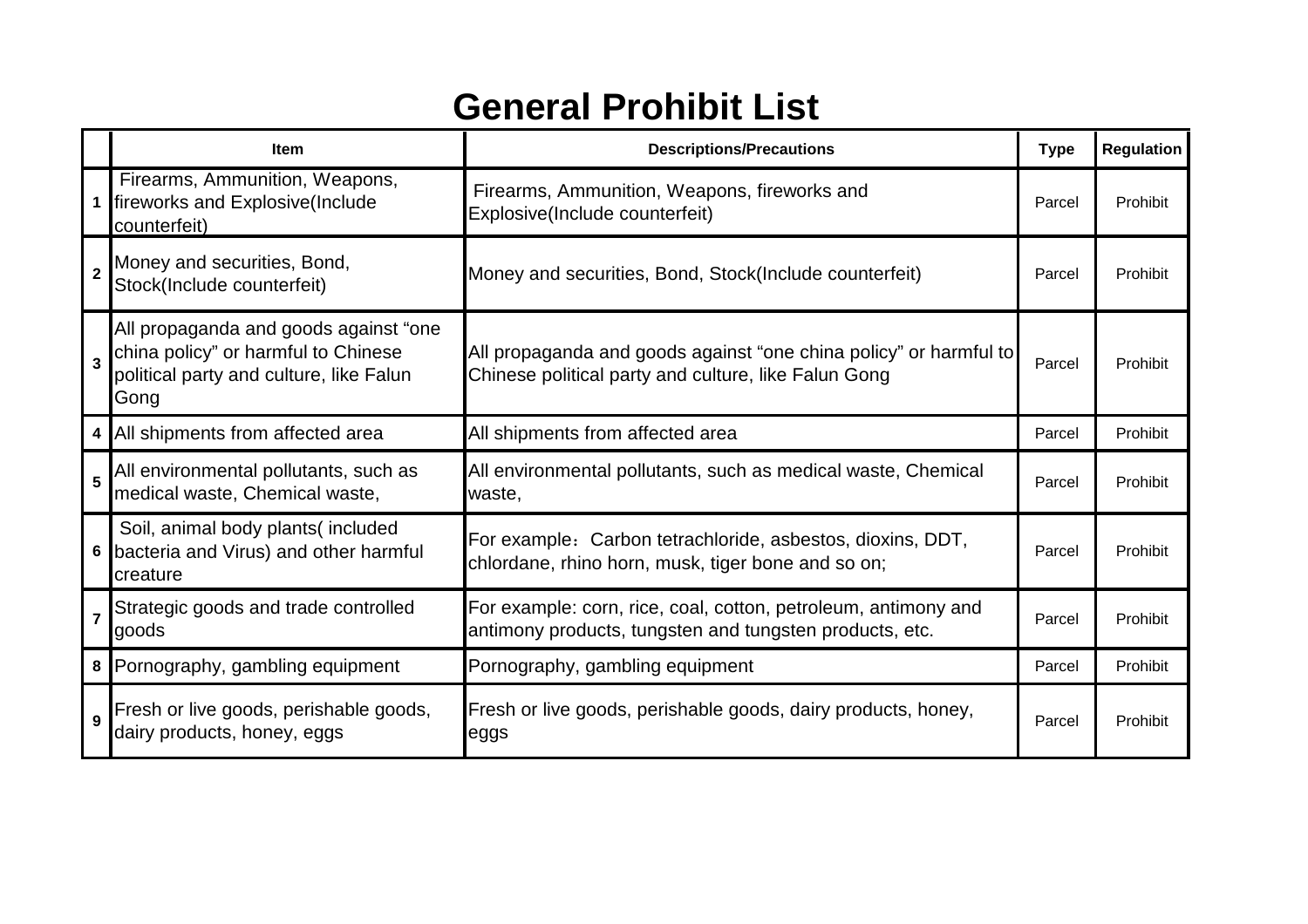## **General Prohibit List**

|    | <b>Item</b>                                                                                                                                                                                  | <b>Descriptions/Precautions</b>                                                                                                                                                     | <b>Type</b> | <b>Regulation</b> |
|----|----------------------------------------------------------------------------------------------------------------------------------------------------------------------------------------------|-------------------------------------------------------------------------------------------------------------------------------------------------------------------------------------|-------------|-------------------|
|    | Medicines, medical equipment, vaccines,<br>10 blood products and other bio-medical<br>products, pesticides, veterinary drugs;                                                                | Medicines, medical equipment, vaccines, blood products and<br>other bio-medical products, pesticides, veterinary drugs;                                                             | Parcel      | Prohibit          |
|    | Endangered species and their products,<br>11 heritage antiques, audio-visual products<br>(CD-ROM, tape, video tapes, etc.)                                                                   | For example: ivory, animal skins, furs (fur)                                                                                                                                        | Parcel      | Prohibit          |
|    | gold, silver, platinum and other precious<br>metals products                                                                                                                                 | For example: precious stones, jewelry                                                                                                                                               | Parcel      | Prohibit          |
|    | 13 diplomatic mail                                                                                                                                                                           | diplomatic mail                                                                                                                                                                     | Parcel      | Prohibit          |
| 14 | Narcotic drugs and psychotropic<br>substances                                                                                                                                                | For example: opium (including opiate shells, flowers, bud, leaf,<br>etc.), morphine, cocaine, heroin, marijuana, etc.;                                                              | Parcel      | Prohibit          |
|    | Firearms, Ammunition, Weapons,<br>15 fireworks and Explosive (Include<br>counterfeit)                                                                                                        | Firearms, Ammunition, Weapons, fireworks and<br>Explosive(Include counterfeit)                                                                                                      | Parcel      | Prohibit          |
|    | Newspapers, magazines, pictures,<br>promotional materials, audio and video<br>16 products, computer disks and CDs<br>including Reactionary, obscene, indecent<br>or the Falun Gong materials | Newspapers, magazines, pictures, promotional materials, audio<br>and video products, computer disks and CDs including<br>Reactionary, obscene, indecent or the Falun Gong materials | Parcel      | Prohibit          |
| 17 | <b>Explosives</b>                                                                                                                                                                            | For example: fireworks, detonating fuses, etc.                                                                                                                                      | Parcel      | Prohibit          |